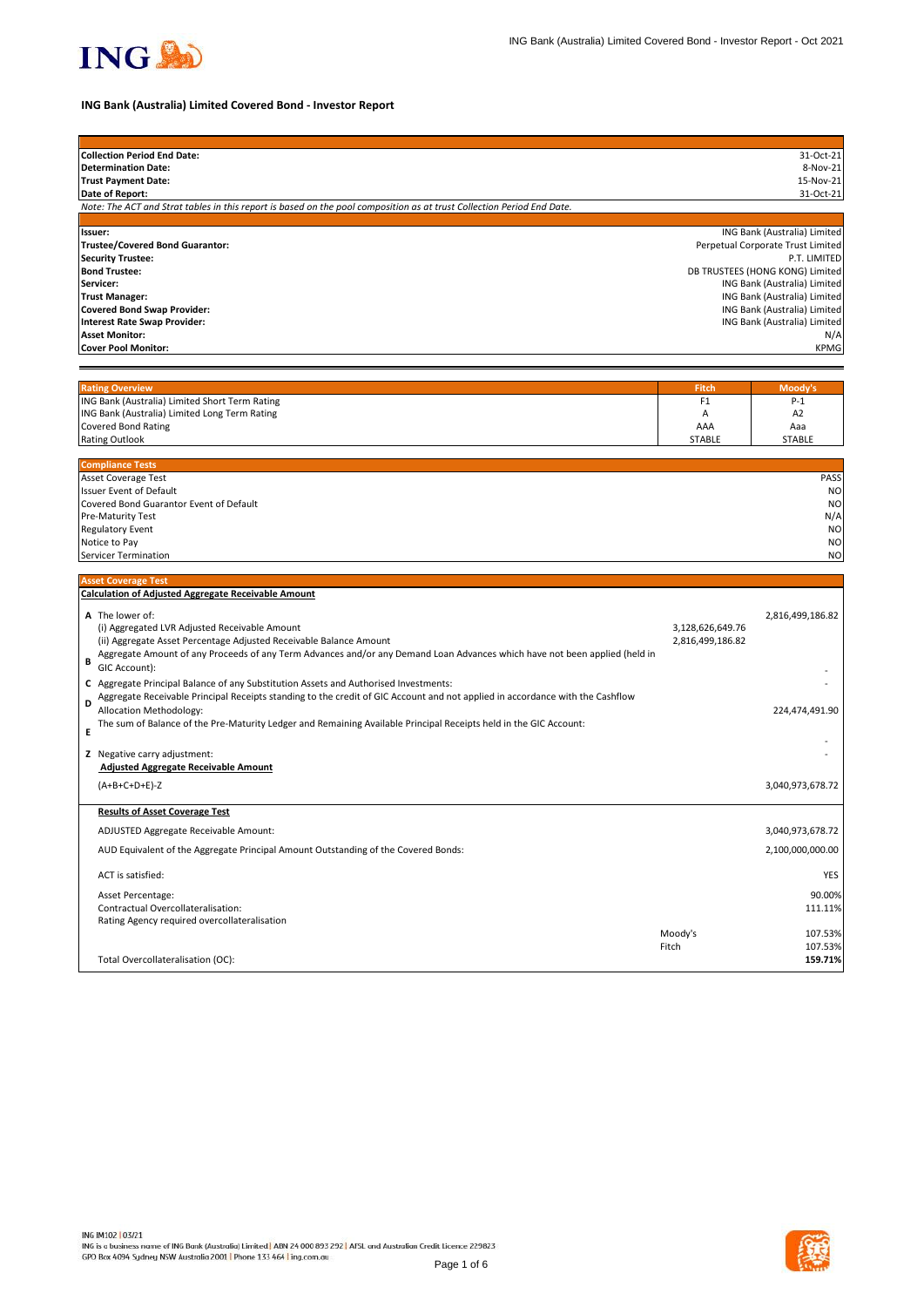

# **Bonds Issuance**

| <b>Bonds</b>                         | Series 1<br>(Matured on 07-Sep-21) | <b>Series 2</b> | <b>Series 3</b> | Series 4       | <b>Series 5</b> | Series <sub>6</sub> |
|--------------------------------------|------------------------------------|-----------------|-----------------|----------------|-----------------|---------------------|
| <b>Issue Date</b>                    |                                    | 30-Aug-18       | 20-Aug-19       | 20-Aug-19      | 19-Aug-21       | 19-Aug-21           |
| <b>Principal Balance</b>             |                                    | 600,000,000.00  | 250,000,000.00  | 500,000,000.00 | 625,000,000.00  | 125,000,000.00      |
| <b>AUD Equivalent</b>                |                                    | 600,000,000.00  | 250,000,000.00  | 500,000,000.00 | 625,000,000.00  | 125,000,000.00      |
| <b>Currency</b>                      |                                    | <b>AUD</b>      | <b>AUD</b>      | <b>AUD</b>     | <b>AUD</b>      | <b>AUD</b>          |
| <b>Exchange Rate</b>                 |                                    | N/A             | N/A             | N/A            | N/A             | N/A                 |
| <b>Coupon Frequency</b>              |                                    | Semi-Annual     | Quarterly       | Semi-Annual    | Quarterly       | Semi-Annual         |
| <b>Coupon Rate</b>                   |                                    | 3.00%           | 3M BBSW+ 0.67%  | 1.45%          | 3M BBSW+ 0.40%  | 1.10%               |
| Listing                              |                                    | N/A             | N/A             | N/A            | N/A             | N/A                 |
| <b>ISIN</b>                          |                                    | AU3CB0255776    | AU3FN0049524    | AU3CB0265718   | AU3FN0062527    | AU3CB0282358        |
| Note type                            |                                    | <b>FIXED</b>    | VARIABLE        | <b>FIXED</b>   | VARIABLE        | <b>FIXED</b>        |
| <b>Maturity Date</b>                 |                                    | 7-Sep-23        | 20-Aug-24       | 20-Aug-24      | 19-Aug-26       | 19-Aug-26           |
| <b>Extended Due for Payment Date</b> |                                    | 7-Sep-24        | 20-Aug-25       | 20-Aug-25      | 19-Aug-27       | 19-Aug-27           |

## **Funding Summary**

|                           | <b>Nominal Value</b> |
|---------------------------|----------------------|
| Intercompany Note:        | 2,100,000,000.00     |
| Senior Demand Note:       | 1,253,918,026.43     |
| Subordinated Demand Note: |                      |
| <b>Total Funding:</b>     | 3,353,918,026.43     |

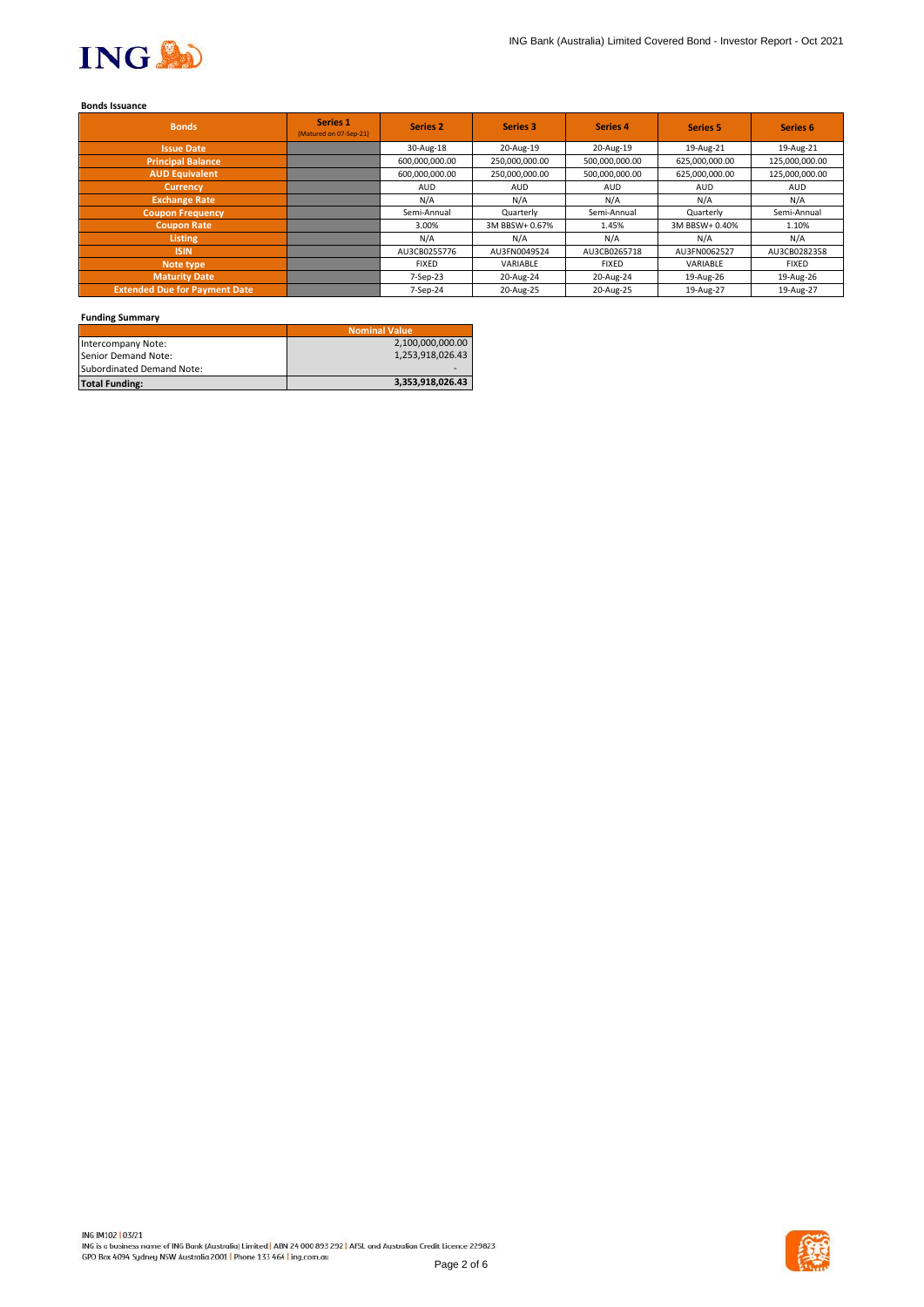

#### **Pool Summary Details**

| Table 1: Summary of Characteristics of the Pool |                  |
|-------------------------------------------------|------------------|
| Total Current Loan Balance (\$)                 | 3,129,443,534.52 |
| Number of Loans                                 | 10,862           |
| Average Loan Size (\$)                          | 288,109.33       |
| Maximum Current Loan Balance (\$)               | 1,574,684.40     |
| Total Security Value (\$)                       | 7,327,916,968.80 |
| Average Security Value (\$)                     | 674,637.91       |
| Weighted Average Current LVR                    | 54.37%           |
| Maximum Current LVR                             | 92.43%           |
| Weighted Average Indexed LVR                    | 46.73%           |
| Weighted Average Original Term (months)         | 345.17           |
| Weighted Average Seasoning (months)             | 53.20            |
| Weighted Average Remaining Term (months)        | 291.97           |
| Maximum Remaining Term (months)                 | 350.00           |
| <b>Investment Loans</b>                         | 10.89%           |
| Owner Occupied Loans                            | 89.11%           |
| <b>Fixed Rate Loans</b>                         | 5.55%            |
| <b>Interest Only Loans</b>                      | 4.44%            |
| Weighted Average Borrower Interest Rate         | 3.00%            |
| <b>Full Documentation Loans</b>                 | 100.00%          |
| Loans >30 days in arrears                       | 0.05%            |
|                                                 |                  |
| Prepayment history (CPR)                        | 23.80%           |
| Prepayment history (SMM)                        | 2.24%            |

#### **Table 2 : Outstanding Balance LVR Distribution**

| <b>Current LVR</b>    | <b>Current Balance</b>   | <b>Current Balance %</b> | <b>Number</b> | Number % |
|-----------------------|--------------------------|--------------------------|---------------|----------|
| $<=40%$               | 716,969,631.01           | 22.91%                   | 4,190         | 38.57%   |
| $>40\%$ & <=45%       | 228,931,911.02           | 7.32%                    | 799           | 7.36%    |
| $>45\%$ & <=50%       | 251,447,110.20           | 8.03%                    | 806           | 7.42%    |
| >50% & <=55%          | 273,265,248.00           | 8.73%                    | 824           | 7.59%    |
| >55% & <=60%          | 325,172,326.46           | 10.39%                   | 906           | 8.34%    |
| $>60\%$ & <=65%       | 305,163,986.25           | 9.75%                    | 828           | 7.62%    |
| $>65\%$ & $\leq$ 70%  | 284,188,830.17           | 9.08%                    | 725           | 6.67%    |
| $>70\%$ & $\leq 75\%$ | 322,507,745.54           | 10.31%                   | 783           | 7.21%    |
| $>75\%$ & $\leq 80\%$ | 270,068,167.77           | 8.63%                    | 635           | 5.85%    |
| $>80\%$ & <=85%       | 90,715,198.65            | 2.90%                    | 220           | 2.03%    |
| $>85\%$ & <=90%       | 48,940,096.81            | 1.56%                    | 117           | 1.08%    |
| >90% & <=95%          | 12,073,282.64            | 0.39%                    | 29            | 0.27%    |
| >95% & <=100%         | $\overline{\phantom{a}}$ | 0.00%                    |               | 0.00%    |
| >100%                 | $\overline{\phantom{a}}$ | 0.00%                    |               | 0.00%    |
| <b>Total</b>          | 3,129,443,534.52         | 100.00%                  | 10,862        | 100.00%  |

#### **Table 3 : Outstanding Indexed Balance LVR Distribution**

| <b>Indexed Current LVR</b> | <b>Current Balance</b>   | <b>Current Balance %</b> | <b>Number</b> | Number % |
|----------------------------|--------------------------|--------------------------|---------------|----------|
| $<=40%$                    | 1,073,253,566.53         | 34.30%                   | 5,476         | 50.41%   |
| $>40\%$ & <=45%            | 306,418,052.49           | 9.79%                    | 925           | 8.52%    |
| $>45\%$ & <=50%            | 316,175,573.83           | 10.10%                   | 893           | 8.22%    |
| >50% & <=55%               | 324,335,957.30           | 10.36%                   | 867           | 7.98%    |
| >55% & <=60%               | 304,666,286.51           | 9.74%                    | 782           | 7.20%    |
| $>60\%$ & <=65%            | 324,716,935.40           | 10.38%                   | 777           | 7.15%    |
| $>65\%$ & <=70%            | 299,710,538.97           | 9.58%                    | 709           | 6.53%    |
| $>70\%$ & <=75%            | 113,792,451.96           | 3.64%                    | 268           | 2.47%    |
| $>75\%$ & $\leq 80\%$      | 45,350,141.41            | 1.45%                    | 113           | 1.04%    |
| $>80\%$ & <=85%            | 15,663,027.06            | 0.50%                    | 40            | 0.37%    |
| $>85\%$ & <=90%            | 4,720,216.15             | 0.15%                    | 11            | 0.10%    |
| >90% & <=95%               | 640.786.91               | 0.02%                    |               | 0.01%    |
| >95% & <=100%              | $\overline{\phantom{0}}$ | 0.00%                    |               | 0.00%    |
| >100%                      | $\overline{\phantom{0}}$ | 0.00%                    |               | 0.00%    |
| <b>Total</b>               | 3,129,443,534.52         | 100.00%                  | 10.862        | 100.00%  |

## **Table 4 : Outstanding Balance Distribution**

| <b>Distribution</b> | <b>Current Balance</b> | <b>Current Balance %</b> | <b>Number</b> | Number % |
|---------------------|------------------------|--------------------------|---------------|----------|
| $0 - 50,000$        | 12,825,310.18          | 0.41%                    | 686           | 6.32%    |
| 50,001 - 100,000    | 55,881,362.07          | 1.79%                    | 729           | 6.71%    |
| 100,001 - 200,000   | 337,488,046.96         | 10.78%                   | 2,188         | 20.14%   |
| 200,001 - 300,000   | 666,405,459.47         | 21.29%                   | 2,682         | 24.69%   |
| 300,001 - 400,000   | 711,017,809.09         | 22.72%                   | 2,053         | 18.90%   |
| 400,001 - 500,000   | 578,264,995.34         | 18.48%                   | 1,301         | 11.98%   |
| 500,001 - 600,000   | 345,520,138.72         | 11.04%                   | 635           | 5.85%    |
| 600,001 - 700,000   | 199,597,476.81         | 6.38%                    | 309           | 2.84%    |
| 700,001 - 800,000   | 121,010,672.99         | 3.87%                    | 163           | 1.50%    |
| 800,001 - 900,000   | 71,368,201.18          | 2.28%                    | 85            | 0.78%    |
| 900,001 - 1,000,000 | 26,133,095.49          | 0.84%                    | 28            | 0.26%    |
| >1,000,000          | 3,930,966.22           | 0.13%                    |               | 0.03%    |
| <b>Total</b>        | 3,129,443,534.52       | 100.00%                  | 10,862        | 100.00%  |

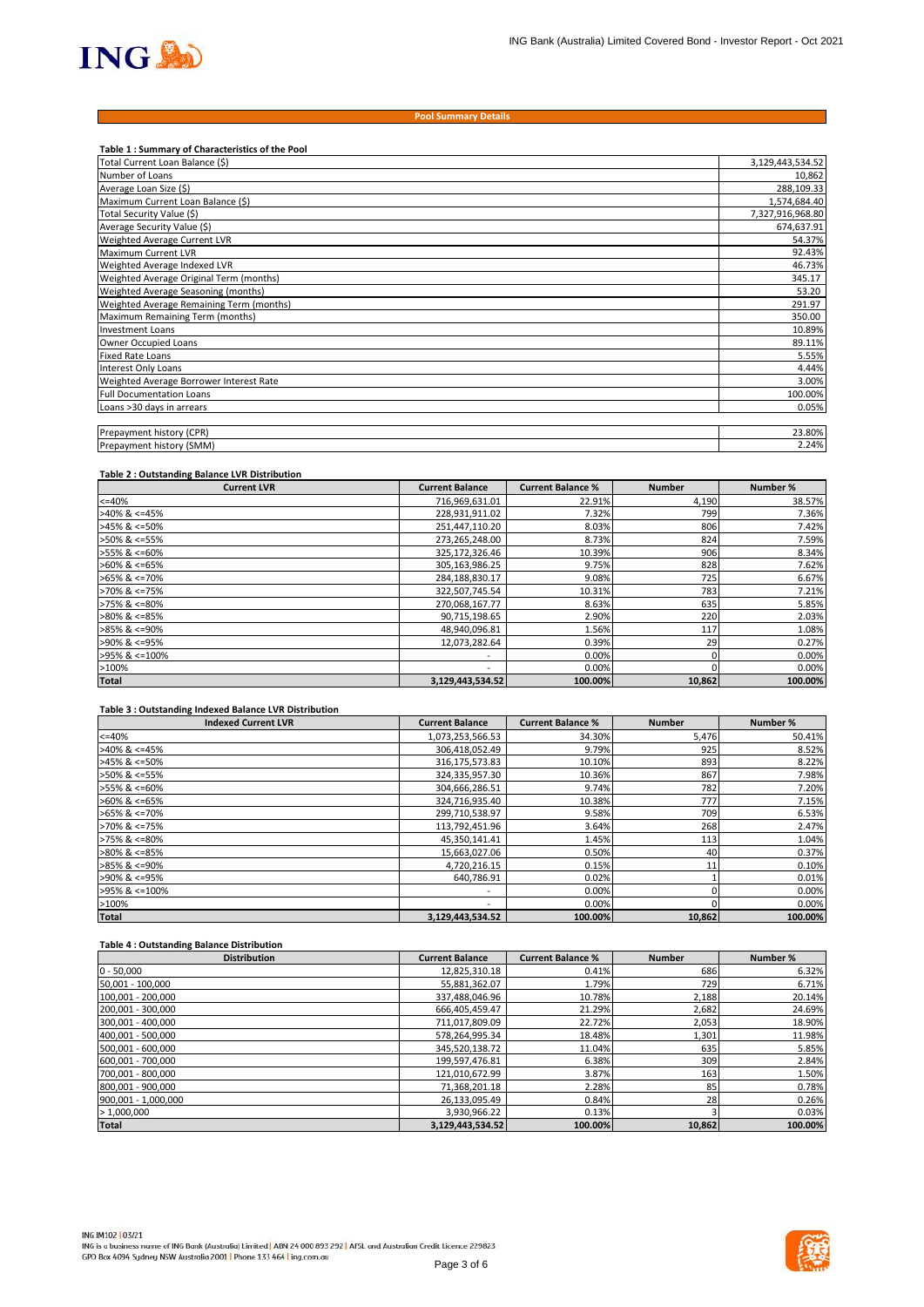

## **Table 5 : Mortgage Insurance**

| Mortgage Insurer | <b>Current Balance</b> | <b>Current Balance %</b> | <b>Number</b> | Number % |
|------------------|------------------------|--------------------------|---------------|----------|
| QBE              | 14.789.821.60          | 0.47%                    | 99            | 0.91%    |
| <b>GENWORTH</b>  | 241.821.156.09         | 7.73%                    | 895           | 8.24%    |
| Uninsured        | 2.872.832.556.83       | 91.80%                   | 9.868         | 90.85%   |
| <b>Total</b>     | 3.129.443.534.52       | 100.00%                  | 10,862        | 100.00%  |

## **Table 6 : Geographic Distribution**

| <b>State</b> | <b>Current Balance</b> | <b>Current Balance %</b> | <b>Number</b> | Number % |
|--------------|------------------------|--------------------------|---------------|----------|
| <b>NSW</b>   | 1,108,064,323.19       | 35.41%                   | 3,423         | 31.51%   |
| ACT          | 128,978,825.89         | 4.12%                    | 440           | 4.05%    |
| <b>VIC</b>   | 1,023,547,958.47       | 32.71%                   | 3,453         | 31.79%   |
| <b>QLD</b>   | 396,511,656.95         | 12.67%                   | 1,552         | 14.29%   |
| <b>WA</b>    | 236,389,274.35         | 7.55%                    | 946           | 8.71%    |
| SA           | 180,323,258.94         | 5.76%                    | 804           | 7.40%    |
| <b>NT</b>    | 13,431,667.94          | 0.43%                    | 50            | 0.46%    |
| <b>TAS</b>   | 42,196,568.79          | 1.35%                    | 194           | 1.79%    |
| <b>Total</b> | 3,129,443,534.52       | 100.00%                  | 10,862        | 100.00%  |

#### **Table 7 : Profile By Interest Rate Type**

| <b>Interest Type</b> | <b>Current Balance</b> | <b>Current Balance %</b> | <b>Number</b> | Number % |
|----------------------|------------------------|--------------------------|---------------|----------|
| Variable Rate        | 2.955.894.516.78       | 94.45%                   | 10.220        | 94.09%   |
| <b>Fixed Rate</b>    | 173.549.017.74         | 5.55%                    | 642           | 5.91%    |
| <b>Total</b>         | 3.129.443.534.52       | 100.00%                  | 10.862        | 100.00%  |

## **Table 8: Balance in Arrears**

| <b>Balance in Arrears</b>             | <b>Current Balance</b> | <b>Current Balance %</b> | <b>Number</b> | Number % |
|---------------------------------------|------------------------|--------------------------|---------------|----------|
| Balance Current (<= 30 days)          | 3,127,863,323.00       | 99.95%                   | 10.857        | 99.95%   |
| Balance in Arrears > 30 to <= 60 days | 1,580,211.52           | 0.05%                    |               | 0.05%    |
| Balance in Arrears > 60 to <= 90 days | -                      | $0.00\%$                 |               | 0.00%    |
| Balance in Arrears > 90 days          | -                      | 0.00%                    |               | 0.00%    |
| <b>Total</b>                          | 3,129,443,534.52       | 100.00%                  | 10,862        | 100.00%  |

#### **Table 9: Mortgage pool by mortgage loan interest rate**

| <b>Interest Rate</b>              | <b>Current Balance</b>       | <b>Current Balance (%)</b> | <b>Number</b> | Number % |
|-----------------------------------|------------------------------|----------------------------|---------------|----------|
| up to and including 3.00%         | 1,891,818,040.56             | 60.45%                     | 5,713         | 52.60%   |
| > 3.00% up to and including 3.25% | 632,978,775.09               | 20.23%                     | 2,339         | 21.53%   |
| > 3.25% up to and including 3.50% | 252,984,237.28               | 8.08%                      | 1,091         | 10.04%   |
| > 3.50% up to and including 3.75% | 140,986,963.58               | 4.51%                      | 534           | 4.92%    |
| > 3.75% up to and including 4.00% | 70,227,678.09                | 2.24%                      | 337           | 3.10%    |
| > 4.00% up to and including 4.25% | 95,232,196.73                | 3.04%                      | 631           | 5.81%    |
| > 4.25% up to and including 4.50% | 34,102,366.39                | 1.09%                      | 155           | 1.43%    |
| > 4.50% up to and including 4.75% | 3,393,238.88                 | 0.11%                      | 19            | 0.17%    |
| > 4.75% up to and including 5.00% | 7,720,037.92                 | 0.25%                      | 43            | 0.40%    |
| > 5.00% up to and including 5.25% | ۰                            | 0.00%                      | 0             | 0.00%    |
| > 5.25% up to and including 5.50% | ٠                            | 0.00%                      | 0             | 0.00%    |
| > 5.50% up to and including 5.75% | $\qquad \qquad \blacksquare$ | 0.00%                      | 0             | 0.00%    |
| > 5.75% up to and including 6.00% | ٠                            | 0.00%                      | 0             | 0.00%    |
| > 6.00% up to and including 6.25% | $\sim$                       | 0.00%                      | 0             | 0.00%    |
| > 6.25% up to and including 6.50% | ۰                            | 0.00%                      |               | 0.00%    |
| > 6.50% up to and including 6.75% | $\overline{\phantom{0}}$     | 0.00%                      |               | 0.00%    |
| > 6.75% up to and including 7.00% | $\overline{\phantom{a}}$     | 0.00%                      | 0             | 0.00%    |
| > 7.00% up to and including 7.25% | ٠.                           | 0.00%                      | 0             | 0.00%    |
| > 7.25% up to and including 7.50% | ۰                            | 0.00%                      | 0             | 0.00%    |
| > 7.50% up to and including 7.75% | $\overline{\phantom{0}}$     | 0.00%                      |               | 0.00%    |
| > 7.75% up to and including 8.00% | ۰                            | 0.00%                      | 0             | 0.00%    |
| > 8.00% up to and including 8.25% | ۰                            | 0.00%                      |               | 0.00%    |
| > 8.25% up to and including 8.50% | ٠                            | 0.00%                      |               | 0.00%    |
| > 8.50%                           | ۰                            | 0.00%                      |               | 0.00%    |
| <b>Total</b>                      | 3,129,443,534.52             | 100.00%                    | 10,862        | 100.00%  |

# **Table 10: Mortgage pool by Payment Type**

| <b>Payment Type</b> | <b>Current Balance</b> | <b>Current Balance (%)</b> | <b>Number</b> | Number % |
|---------------------|------------------------|----------------------------|---------------|----------|
| P&I                 | 2.990.543.977.79       | 95.56%                     | 10.492        | 96.59%   |
| Interest Only       | 138.899.556.73         | 4.44%                      | 370           | 3.41%    |
| <b>Total</b>        | 3.129.443.534.52       | 100.00%                    | 10.862        | 100.00%  |

## **Table 11: Mortgage Pool by Documentation Type**

| <b>Documentation Type</b> | <b>Current Balance</b> | Current Balance (%) | <b>Number</b> | Number % |
|---------------------------|------------------------|---------------------|---------------|----------|
| <b>Full Doc Loans</b>     | 3.129.443.534.52       | 100.00%             | 10.862        | 100.00%  |
| Low Doc Loans             | -                      | 0.00%               |               | 0.00%    |
| No Doc Loans              | -                      | 0.00%               |               | 0.00%    |
| <b>Total</b>              | 3.129.443.534.52       | 100.00%             | 10.862        | 100.00%  |

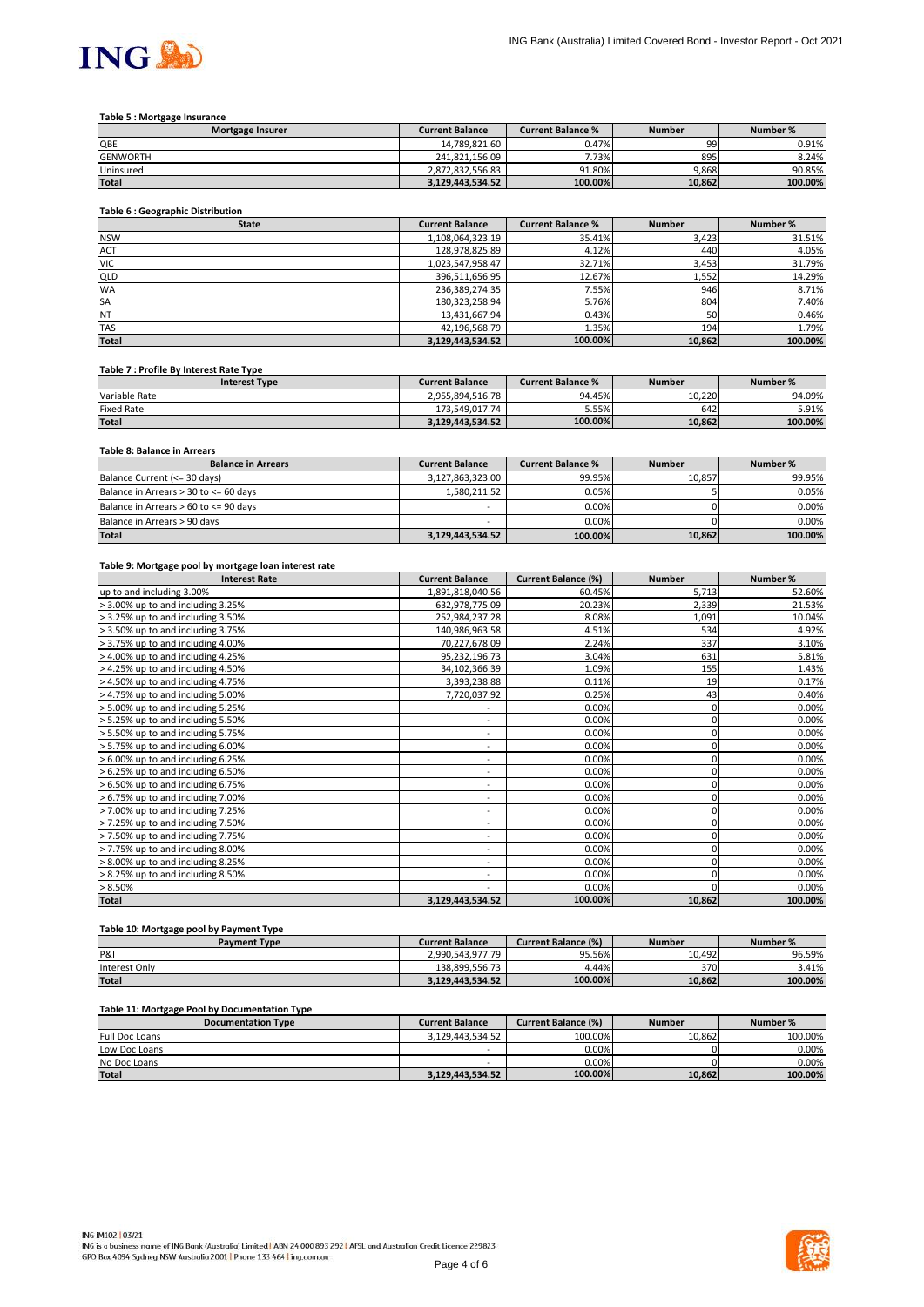

#### **Table 12: Mortgage Pool by Remaining Interest Only Period**

| <b>Remaining Interest Only Period</b>        | <b>Current Balance</b>   | <b>Current Balance (%)</b> | <b>Number</b> | Number % |
|----------------------------------------------|--------------------------|----------------------------|---------------|----------|
| <b>Amortising Loans</b>                      | 2,990,543,977.79         | 95.56%                     | 10,492        | 96.59%   |
| IO loans: $> 0$ up to and including 1 years  | 101,162,973.49           | 3.23%                      | 261           | 2.40%    |
| IO loans : > 1 up to and including 2 years   | 21,591,458.51            | 0.69%                      | 59            | 0.54%    |
| IO loans $:$ > 2 up to and including 3 years | 10,366,351.92            | 0.33%                      | 30            | 0.28%    |
| IO loans: > 3 up to and including 4 years    | 4,990,686.69             | 0.16%                      | 16            | 0.15%    |
| IO loans : > 4 up to and including 5 years   | 788.086.12               | 0.03%                      |               | 0.04%    |
| IO loans: $>$ 5 up to and including 6 years  | $\overline{\phantom{a}}$ | 0.00%                      |               | 0.00%    |
| IO loans $:$ > 6 up to and including 7 years | $\overline{\phantom{a}}$ | 0.00%                      |               | 0.00%    |
| IO loans $:$ > 7 up to and including 8 years | $\overline{\phantom{a}}$ | 0.00%                      |               | 0.00%    |
| IO loans : > 8 up to and including 9 years   | ۰                        | 0.00%                      |               | 0.00%    |
| IO loans : > 9 up to and including 10 years  | $\overline{\phantom{a}}$ | 0.00%                      |               | 0.00%    |
| IO loans : > 10 years                        | ۰                        | 0.00%                      |               | 0.00%    |
| <b>Total</b>                                 | 3,129,443,534.52         | 100.00%                    | 10,862        | 100.00%  |

## **Table 13: Mortgage Pool by Occupancy Status**

| <b>Occupancy Status</b> | <b>Current Balance</b> | <b>Current Balance (%)</b> | <b>Number</b> | Number % |
|-------------------------|------------------------|----------------------------|---------------|----------|
| Owner Occupied          | 2.788.550.778.62       | 89.11%                     | 9.601         | 88.39%   |
| Investment              | 340.892.755.90         | 10.89%                     | 1.261         | 11.61%   |
| <b>Total</b>            | 3.129.443.534.52       | 100.00%                    | 10.862        | 100.00%  |

## **Table 14: Mortgage Pool by Loan Purpose**

| <b>Loan Purpose</b>                  | <b>Current Balance</b> | <b>Current Balance (%)</b> | <b>Number</b> | Number % |
|--------------------------------------|------------------------|----------------------------|---------------|----------|
| Purchase Home (Owner Occupied)       | 1.365.892.187.06       | 43.65%                     | 4.572         | 42.09%   |
| <b>Purchased Investment Property</b> | 171,497,752.35         | 5.48%                      | 643           | 5.92%    |
| Refinance Home Loan (Owner Occupied) | 1.422.658.591.56       | 45.46%                     | 5,029         | 46.30%   |
| Refinance Investment Property        | 169.395.003.55         | 5.41%                      | 618           | 5.69%    |
| Other                                |                        | 0.00%                      |               | $0.00\%$ |
| <b>Total</b>                         | 3,129,443,534.52       | 100.00%                    | 10,862        | 100.00%  |

#### **Table 15: Mortgage Pool by Loan Seasoning**

| <b>Loan Seasoning</b>                | <b>Current Balance</b>   | <b>Current Balance (%)</b> | <b>Number</b> | Number % |
|--------------------------------------|--------------------------|----------------------------|---------------|----------|
| up to and including 3 months         |                          | 0.00%                      |               | 0.00%    |
| > 3 up to and including 6 months     | ۰                        | 0.00%                      |               | 0.00%    |
| > 6 up to and including 9 months     | $\overline{\phantom{a}}$ | 0.00%                      |               | 0.00%    |
| > 9 up to and including 12 months    | 609,141.83               | 0.02%                      |               | 0.01%    |
| > 12 up to and including 15 months   | 75,854,010.77            | 2.42%                      | 208           | 1.91%    |
| > 15 up to and including 18 months   | 235,530,243.92           | 7.53%                      | 626           | 5.76%    |
| > 18 up to and including 21 months   | 179,991,376.29           | 5.75%                      | 478           | 4.40%    |
| > 21 up to and including 24 months   | 185,549,806.27           | 5.93%                      | 509           | 4.69%    |
| > 24 up to and including 27 months   | 134,469,686.44           | 4.30%                      | 400           | 3.68%    |
| > 27 up to and including 30 months   | 39,610,061.41            | 1.27%                      | 116           | 1.07%    |
| > 30 up to and including 33 months   | 33,882,431.82            | 1.08%                      | 111           | 1.02%    |
| > 33 up to and including 36 months   | 173,615,679.59           | 5.55%                      | 534           | 4.92%    |
| > 36 up to and including 48 months   | 551,737,029.13           | 17.63%                     | 1,698         | 15.63%   |
| > 48 up to and including 60 months   | 610,356,805.26           | 19.50%                     | 2,092         | 19.26%   |
| > 60 up to and including 72 months   | 446,366,631.71           | 14.26%                     | 1,723         | 15.86%   |
| > 72 up to and including 84 months   | 115,948,365.35           | 3.71%                      | 467           | 4.30%    |
| > 84 up to and including 96 months   | 91,386,926.55            | 2.92%                      | 372           | 3.42%    |
| > 96 up to and including 108 months  | 35,156,896.97            | 1.12%                      | 154           | 1.42%    |
| > 108 up to and including 120 months | 27,874,818.82            | 0.89%                      | 130           | 1.20%    |
| > 120 months                         | 191,503,622.39           | 6.12%                      | 1,243         | 11.44%   |
| <b>Total</b>                         | 3,129,443,534.52         | 100.00%                    | 10,862        | 100.00%  |

#### **Table 16: Mortgage Pool by remaining tenor**

| <b>Remaining tenor</b>          | <b>Current Balance</b> | <b>Current Balance (%)</b> | <b>Number</b> | Number % |
|---------------------------------|------------------------|----------------------------|---------------|----------|
| up to and including 1 yrs       | 1.01                   | 0.00%                      |               | 0.01%    |
| > 1 up to and including 2 yrs   | 86,874.53              | 0.00%                      |               | 0.03%    |
| > 2 up to and including 3 yrs   | 354,834.46             | 0.01%                      |               | 0.06%    |
| > 3 up to and including 4 yrs   | 97.18                  | 0.00%                      |               | 0.01%    |
| > 4 up to and including 5 yrs   | 1,423,746.37           | 0.05%                      | 15            | 0.14%    |
| > 5 up to and including 6 yrs   | 2,449,112.98           | 0.08%                      | 20            | 0.18%    |
| > 6 up to and including 7 yrs   | 4,037,779.89           | 0.13%                      | 34            | 0.31%    |
| > 7 up to and including 8 yrs   | 3,338,244.75           | 0.11%                      | 24            | 0.22%    |
| > 8 up to and including 9 yrs   | 6,832,853.81           | 0.22%                      | 44            | 0.41%    |
| > 9 up to and including 10 yrs  | 10,729,233.44          | 0.34%                      | 85            | 0.78%    |
| > 10 up to and including 15 yrs | 142,175,383.69         | 4.54%                      | 905           | 8.33%    |
| > 15 up to and including 20 yrs | 314,555,086.62         | 10.05%                     | 1,532         | 14.10%   |
| > 20 up to and including 25 yrs | 1,148,512,695.45       | 36.70%                     | 4,103         | 37.77%   |
| > 25 up to and including 30 yrs | 1,494,947,590.34       | 47.77%                     | 4,089         | 37.65%   |
| $> 30$ yrs                      |                        | 0.00%                      |               | 0.00%    |
| <b>Total</b>                    | 3,129,443,534.52       | 100.00%                    | 10,862        | 100.00%  |